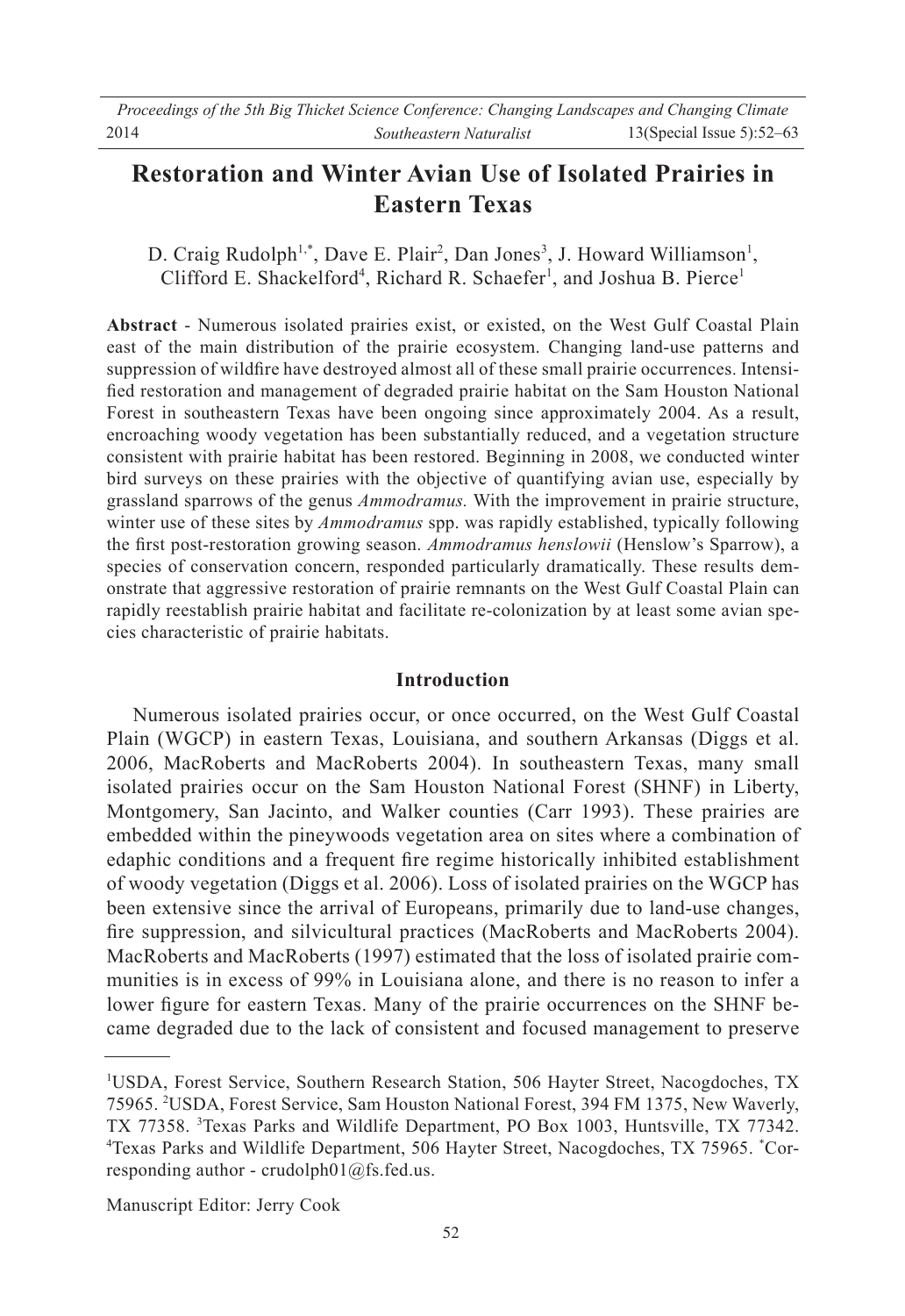them. Fire suppression, agricultural impacts, grazing, and motorized vehicle activity also impacted the prairie sites (Carr 1993). Recognizing the widespread loss of prairie habitat and the degraded condition of isolated prairies on the SHNF, US Forest Service and Texas Parks and Wildlife Department personnel began a restoration project in 2004. Restoration consisted of mechanical removal of woody vegetation when necessary and initiation of a prescribed-fire regime specifically designed to reduce the prevalence of woody vegetation. On 5 of the prairie sites, restoration efforts included a limited reintroduction of herbaceous prairie species using sod and seed from nearby prairies. Restoration was successful in changing vegetation structure to more closely resemble historic prairie vegetation (Diamond and Smeins 1988). The eventual goal of restoration is for prescribed fire to become the only management treatment required to maintain prairie habitat.

 Recognizing the improvement in prairie vegetation, we initiated winter bird surveys in 2008 to document the use of restored prairies by avian species, especially wintering sparrows in the genus *Ammodramus*. It is important to document restoration efforts on these prairies because the data will provide a basis for any future management and research that may occur on these important remnants of blackland prairies in eastern Texas. Our avian surveys were initiated in 2008, four years after prairie restoration, and after woody vegetation had largely been removed and herbaceous vegetation was well established on most prairies. Consequently, pretreatment avian and vegetation data are lacking. This situation precluded any formal study design or statistical evaluation of our results. However our survey results are important because they document the overall colonization pattern of these prairies by grassland sparrows following restoration.

#### **Study Area and Methods**

 The study was conducted on the SHNF in southeastern Texas on prairies selected for restoration located in Walker and Montgomery counties. The prairies were small  $(0.4-10.0$  ha) and embedded within a forested landscape dominated by mixed *Pinus* sp. (pine) and hardwood forest on the uplands, and bottomland hardwood forests along major drainages. The prairies are restricted to heavy clay vertisols of the Harris and Houston Black Series (Carr 1993, McClintock et al. 1972, 1979). Both series are components of the Miocene Fleming Formation consisting of calcareous marine sediments with high clay content (McClintock et al. 1972, 1979).

 The isolated prairies of southeastern Texas have received virtually no ecological or floristic attention (Brown et al. 2002), but the limited information available suggests that they are transitional between the extensive blackland prairie to the northwest and the coastal prairie to the south (Brown et al. 2002; Diamond and Smeins 1984, 1988; MacRoberts and MacRoberts 2004; Nesom and Brown 1998; Smeins and Diamond 1983). These prairies also have floristic affinities with isolated prairies throughout the WGCP and eastward into Mississippi and Alabama (MacRoberts and MacRoberts 2004). The calcareous soils underlying these prairies support numerous species absent from the surrounding forested habitats, including many herbaceous plants (Carr 1993) and gastropods (Hubricht 1985).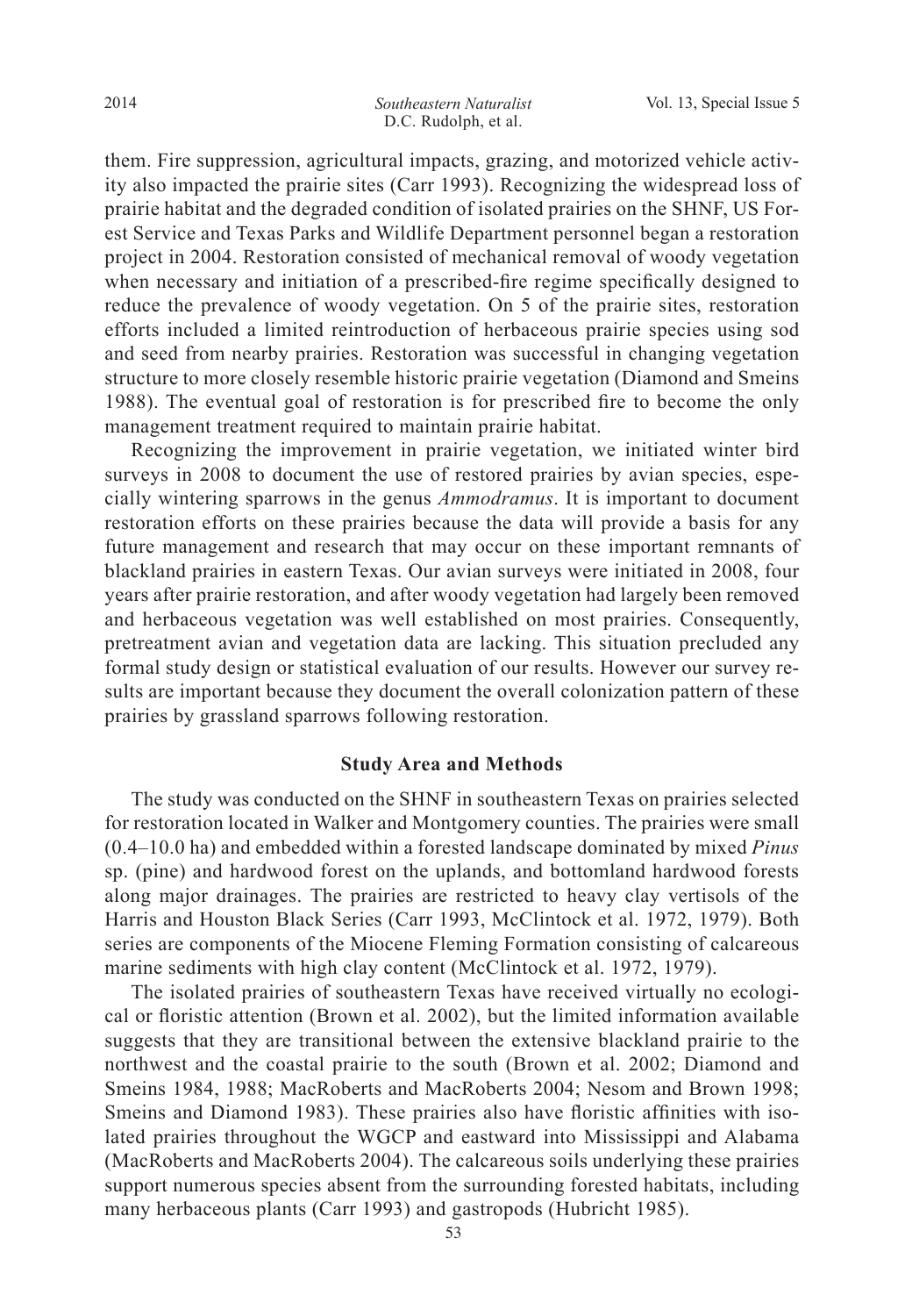Prairies of the SHNF have been degraded over the last century by agriculture, silviculture, fire suppression, grazing, off-road vehicle use, and other causes. Agricultural impacts ceased with the establishment of the national forest in the 1930s. In recent years, silvicultural impacts, grazing, and off-road vehicle use in SHNF have essentially eliminated sites that retain native prairie characteristics (Carr 1993). Prescribed fire was widespread on the SHNF prior to restoration efforts, but it was used primarily as a forest management tool; effects on prairie sites were incidental. Thus, the effectiveness of prescribed fires on these prairies was limited by the season, intensity, and differences in fuel characteristics between forest stands and the prairie habitats within the burn areas.

 Prescribed burning of areas that include the study prairies has been a regular component of management on the SHNF for decades, as has occasional removal of woody vegetation from the prairies using chainsaws. A more intensive management protocol was initiated in 2004 with the specific objective of restoring the degraded prairies. Restoration initially consisted of woody vegetation removal using mulching machines, chainsaws, and mowing, as required to eliminate encroachment by woody species. Mulched material was left in place, and intact woody material was either burned, removed, or left in place depending on the amount present. Limited reintroduction of herbaceous prairie species was attempted using seed harvested in nearby areas (4 sites) and transplanting of sod (1 site). This effort was independent of our avian surveys, and no data are available on the details of this effort. Following the initial removal of woody vegetation, prescribed fire was applied when fuel conditions were suitable and management resources were available.

Little information was available on the floristics and vegetation structure of the prairies prior to initiation of restoration (Carr 1993; E. Keith, Raven Ecological Services, Huntsville, TX, pers. comm.). We collected limited additional data on selected prairies (% herbaceous cover, % woody cover) coincident with our avian surveys in 2010 and 2011. Differences in data collection methods and the paucity of pre-treatment data precluded analysis of these data.

 We conducted winter avian surveys once per year between 19 January and 29 March from 2008 to 2011. In 2008, we surveyed only 5 prairies. We surveyed 16 prairies in 2009, and 23 in 2010 and 2011 as we continued to identify more prairie sites and our survey resources increased. Two to nine observers conducted the surveys depending on prairie size and year. Individual observers were spaced approximately 3 m apart and walked slowly through the prairies in a line (Bechtoldt and Stouffer 2005). Width of prairie and number of observers frequently required more than one pass to cover the entire prairie. We recorded all birds detected, and birds that could not be identified when initially flushed—primarily *Ammodramus* sparrows—were flushed repeatedly until identified or lost. Observers surveyed entire prairies in this manner, and minimized double counting by carefully observing the location where flushed birds landed. We were confident that double counting was avoided because individual prairies were small and the grassland bird species were present at relatively low abundance.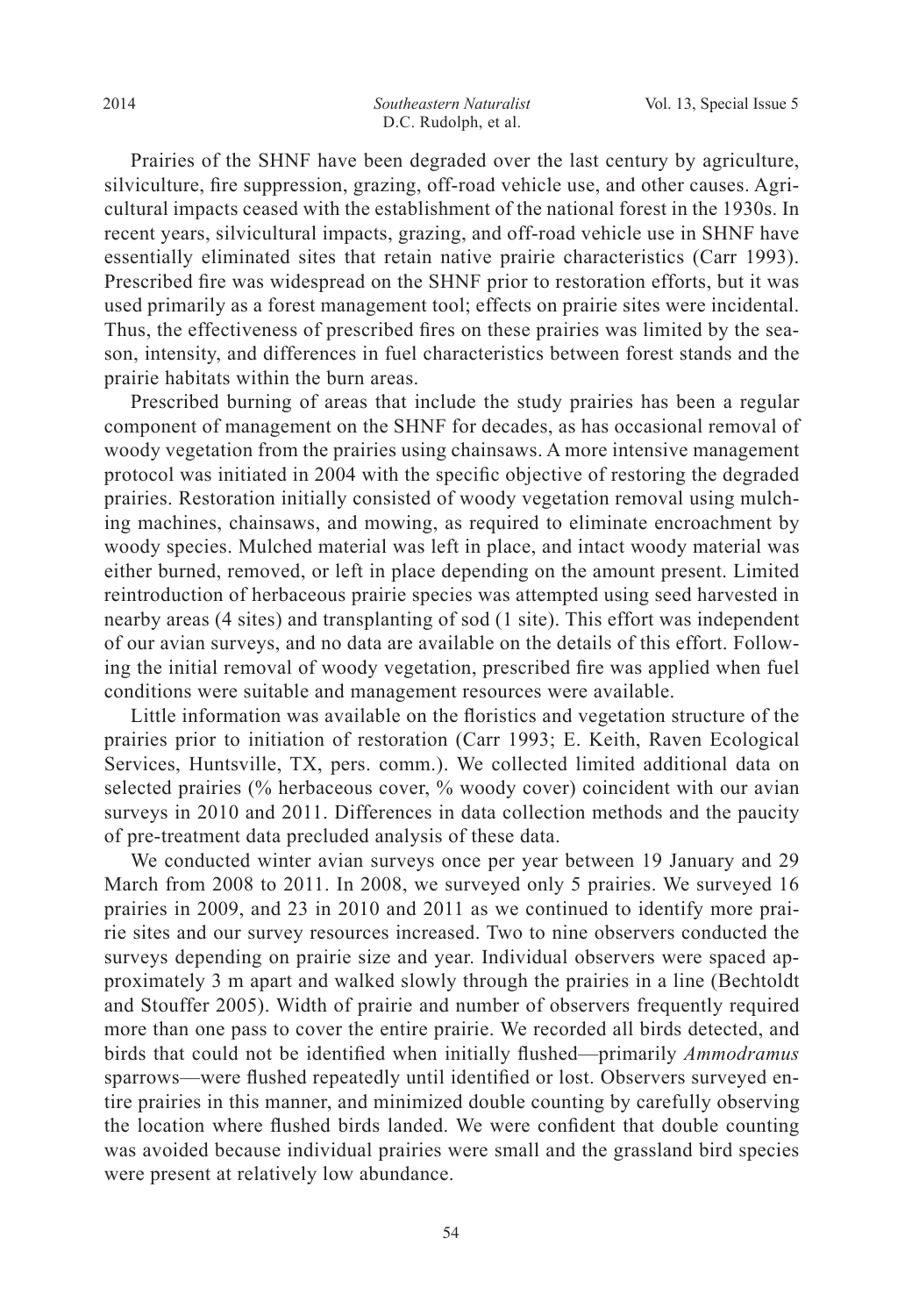#### **Results**

We initiated prairie restoration efforts in 2004 and intensified our efforts in 2007. By 2008, we included a total of 23 prairies in restoration and survey efforts. Table 1 lists the prairies and their initial condition, based on visual assessment, prior to the initiation of intensified management. Table 2 documents the history of woody plant removal treatments and prescribed fire on the 23 prairies from 2004 to 2011. Multiple mechanical treatments were frequently necessary to reduce woody vegetation to levels compatible with development of prairie vegetation structure, i.e., the development of dense herbaceous vegetation. Mechanical treatments are currently being phased out. We could not measure pre-restoration woody vegetation because restoration was well underway prior to initiation of the avian surveys. However,  $1-3$ mechanical treatments appear to have been sufficient to eliminate woody vegetation, or at least reduce it to a level that could be effectively managed with fire.

Initial conditions on the prairies were highly variable. Most had moderate  $(50-75\%)$  to heavy  $(75-100\%)$  canopy cover by woody vegetation, primarily *Pinus taeda* L. (Loblolly Pine), *Juniperus virginiana* L. (Eastern Redcedar), *Crataegus* spp. (hawthorns), *Quercus* spp. (oaks), *Sideroxylon lanuginosum* Michaux (Gum Bumelia), *Celtis laevigata* Willdenow (Sugarberry), *Ilex vomitoria* Sol (Yaupon), and *Cornus drummondii* von Meyer (Roughleaf Dogwood). Numerous additional

|           | $\%$ woody   |                                                                          |
|-----------|--------------|--------------------------------------------------------------------------|
| Prairie   | encroachment | Comments                                                                 |
| $2-1E$    | 58           | $>15$ -m pine encroachment                                               |
| $2 - 1$ W | 58           | >15-m pine, w/ hardwood, and brush encroachment                          |
| $2-2E$    | 1            | Minimal encroachment                                                     |
| $2 - 2$ W | $\mathbf{1}$ | Minimal encroachment                                                     |
| $2 - 9$   | 35           | 3–5-m brush on periphery, center portion open                            |
| $4-7E$    | 10           | Minimal encroachment                                                     |
| $4-7$ W   | 10           | Minimal encroachment                                                     |
| $5 - 8$   | 66           | $>15$ -m pines and brush on eastern portion and periphery                |
| $23 - 8$  | 43           | 12-m pines and brush on western portion                                  |
| $33 - 8$  | 78           | 10-m pines and brush on eastern 2/3 of site                              |
| 58-14     | $\gamma$     | 12-m pines in central portion and scattered Juniperus                    |
| $60 - 10$ | 23           | $>15$ -m scattered pines and 1-2-m brush                                 |
| $60 - 12$ | 32           | $>15$ -m pines and 2-m brush on periphery                                |
| $60 - 20$ | 34           | 2–5-m pines and brush on periphery                                       |
| $60 - 21$ | 38           | $2-4$ -m brush on periphery w/ minimal herbaceous vegetation             |
| $60 - 22$ | 61           | 2–5-m brush on western side and periphery                                |
| $60 - 23$ | 40           | 2–4-m brush mostly on eastern portion and periphery                      |
| $60-38$ N | 44           | $>15$ -m pines and 4-7-m brush throughout                                |
| $60-38$ S | 44           | Minimal encroachment                                                     |
| $61 - 18$ | 62           | $>15$ -m pines and 2–5-m brush on northern portion                       |
| $62 - 10$ | 33           | $>15$ -m pines and ? brush                                               |
| $62 - 13$ | 99           | 4-5-m woody encroachment, minimal herbaceous vegetation                  |
| $63 - 18$ | 99           | >15-m pine, 10-m Juniperus, and 5-m brush, minimal herbaceous vegetation |

Table 1. Prairie condition (percent woody encroachment) prior to initiation of restoration activities. Prairie designations are US Forest Service compartment and stand numbers and east-west or northsouth portions of stands.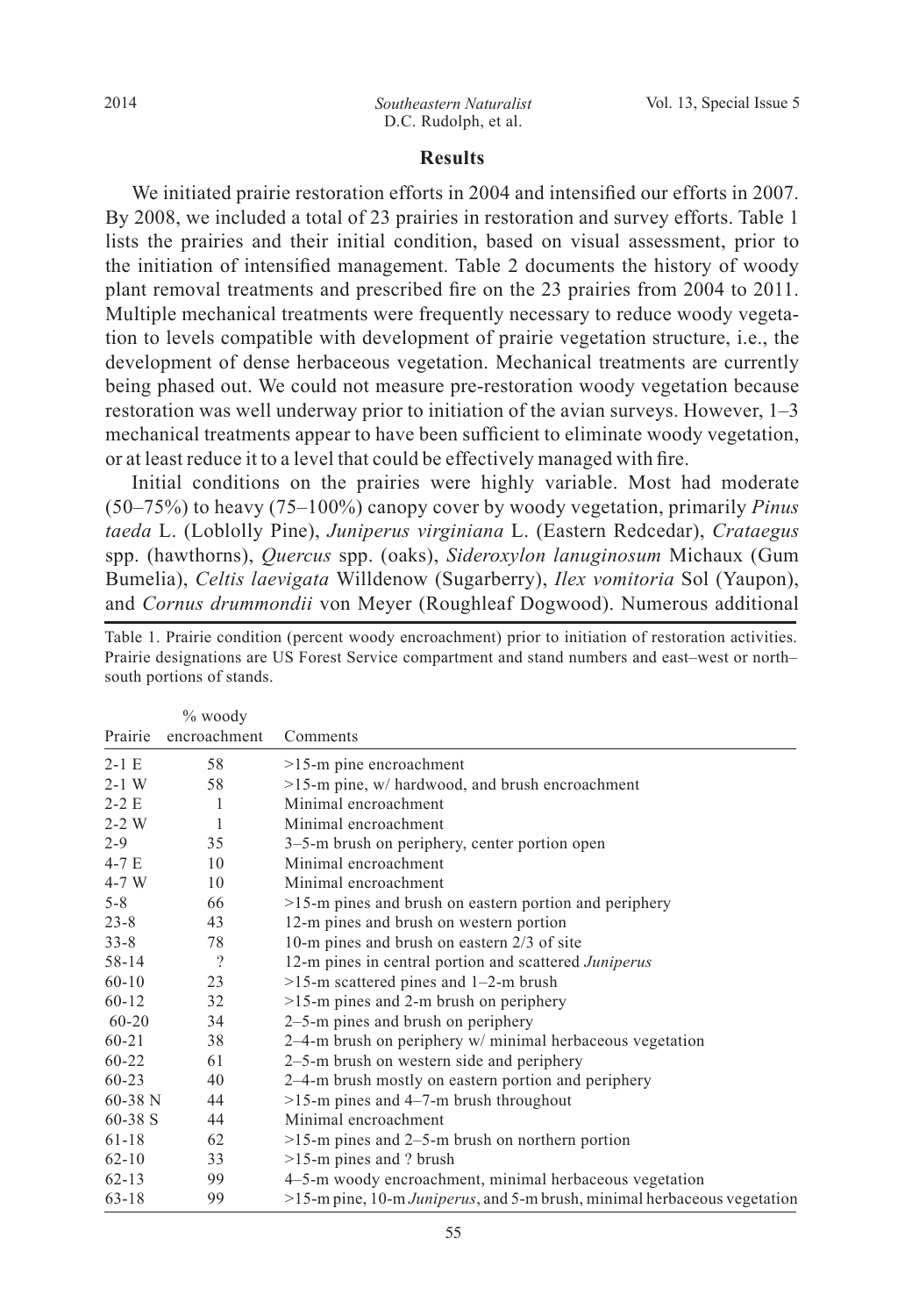species were present as minor components. Due to the dense shade created by the woody plant canopy, herbaceous species cover was minimal. Portions of several prairies were still relatively free of woody vegetation and supported a diverse herbaceous flora based on visual assessments. However, based on the extent of vertisol soils that presumably once supported prairie vegetation, we characterized all prairies as being encroached upon by woody vegetation, at least around the margins.

 The abundance of woody vegetation rapidly declined on encroached sites when we initiated mechanical treatments (mulching, mowing, and chainsaw felling). Following the removal of woody vegetation, herbaceous vegetation developed rapidly on all sites except limited areas characterized by the most challenging edaphic conditions including areas of active erosion and poor soils. Stand 21, Compartment 60 is one of the sites where we observed a rapid response by herbaceous species following woody plant removal. Figure 1 depicts the site's condition prior to restoration in 2007; Figure 2 depicts the same site in 2011 following 2 mechanical treatments and 2 prescribed fires.

 Numerous plant species characteristic of these isolated prairies (Brown et al. 2002, Carr 1993, MacRoberts and MacRoberts 2004) are currently present post-restoration including *Schizachyrium scoparium* (Michaux) Nash (Little

Table 2. Area of 23 prairies on the Sam Houston National Forest and management activities carried out by year, 2004–2011. Prairie = US Forest Service compartment and stand number,  $C =$  chainsaw felling of woody vegetation,  $P =$  prescribed burn, Mu = mechanical removal of woody vegetation using a mulching machine, and  $Mo =$  mowed.

|           |                   | Management activities by year |              |              |              |              |       |               |              |  |
|-----------|-------------------|-------------------------------|--------------|--------------|--------------|--------------|-------|---------------|--------------|--|
|           | Prairie Area (ha) | 2004                          | 2005         | 2006         | 2007         | 2008         | 2009  | 2010          | 2011         |  |
| $2-1 E$   | 7.3               | C, P                          | P            |              | P            | P            |       |               | $\mathbf P$  |  |
| $2-1$ W   | 3.5               | C, P                          | $\mathbf P$  |              | $\mathbf{P}$ | P            |       |               | ${\bf P}$    |  |
| $2-2E$    | 3.6               |                               | $\, {\bf P}$ |              | C, P         | ${\bf P}$    |       |               |              |  |
| $2-2$ W   | 4.7               |                               | $\mathbf{P}$ |              | C, P         |              |       |               |              |  |
| $2 - 9$   | 1.0               |                               |              |              |              | $\, {\bf P}$ |       |               | $\, {\bf P}$ |  |
| $4-7E$    | 2.3               |                               |              |              | $\mathbf{P}$ |              |       |               |              |  |
| 4-7 W     | 3.0               |                               |              |              | $\mathbf{P}$ |              |       |               |              |  |
| $5 - 8$   | 2.8               |                               |              |              | C, P         | ${\bf P}$    |       | $\mathbf{P}$  |              |  |
| $23 - 8$  | 1.5               |                               |              |              |              | Mu, P        |       | $\mathbf C$   |              |  |
| $33 - 8$  | 2.0               |                               |              |              |              |              |       |               |              |  |
| 58-14     | 1.3               |                               |              |              |              |              |       |               |              |  |
| $60 - 10$ | 10.0              | C, P                          |              | $\mathbf{P}$ | Mu, P        | $\mathbf P$  | Mo    |               |              |  |
| $60 - 12$ | 2.6               | C, P                          |              | $\mathbf{P}$ | Mu           | $\mathbf{P}$ | Mo    |               |              |  |
| $60 - 20$ | 1.0               | P                             |              |              | Mu           | $\mathbf{P}$ | Mo    |               |              |  |
| $60 - 21$ | 1.9               |                               |              |              | Mu, P        | ${\bf P}$    | Mo    |               |              |  |
| 60-22     | 0.4               |                               |              |              | Mu           |              | P     |               |              |  |
| $60 - 23$ | 0.7               |                               |              |              | Mu           |              | Mo, P |               |              |  |
| 60-38 N   | 1.0               |                               |              |              | Mu           |              |       |               |              |  |
| 60-38 S   | 1.6               |                               |              |              | Mu           |              |       |               |              |  |
| $61 - 18$ | 1.9               |                               |              |              |              | Mu           | P     |               |              |  |
| $62 - 10$ | 3.1               | C, P                          |              | $\mathbf{P}$ | $\mathbf P$  | Mo           | Mo    |               |              |  |
| $62 - 13$ | 1.5               | $\mathbf{P}$                  |              | $\mathbf{P}$ | Mu           |              |       |               |              |  |
| $63 - 18$ | 3.1               |                               |              |              |              | Mu, P        |       | $\mathcal{C}$ | $\mathbf P$  |  |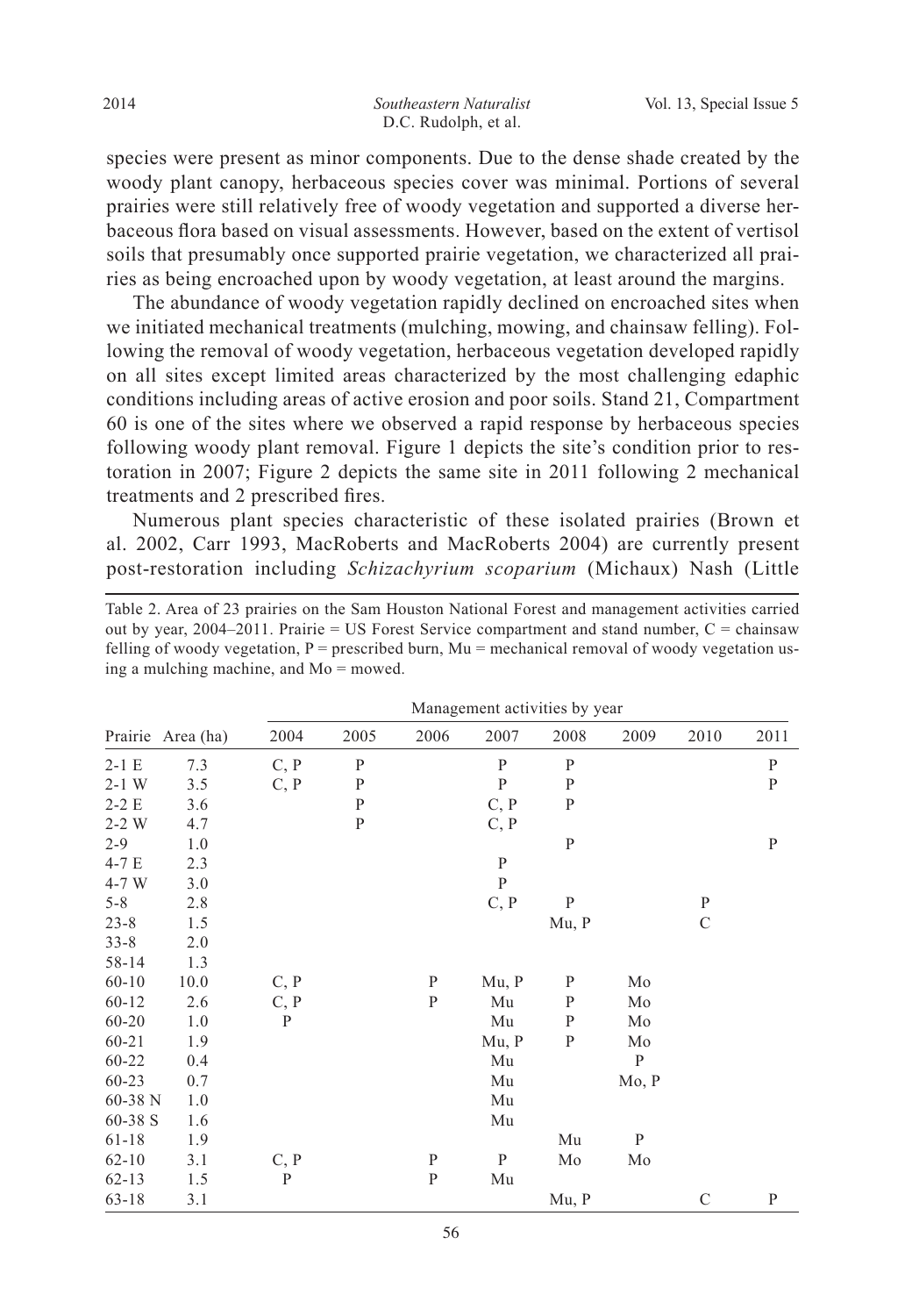

Figure 1. Prairie in Compartment 60, Stand 21 on the Sam Houston National Forest, TX, prior to restoration (2007).



Figure 2. Prairie in Compartment 60, Stand 21 on the Sam Houston National Forest, TX, after restoration (2011).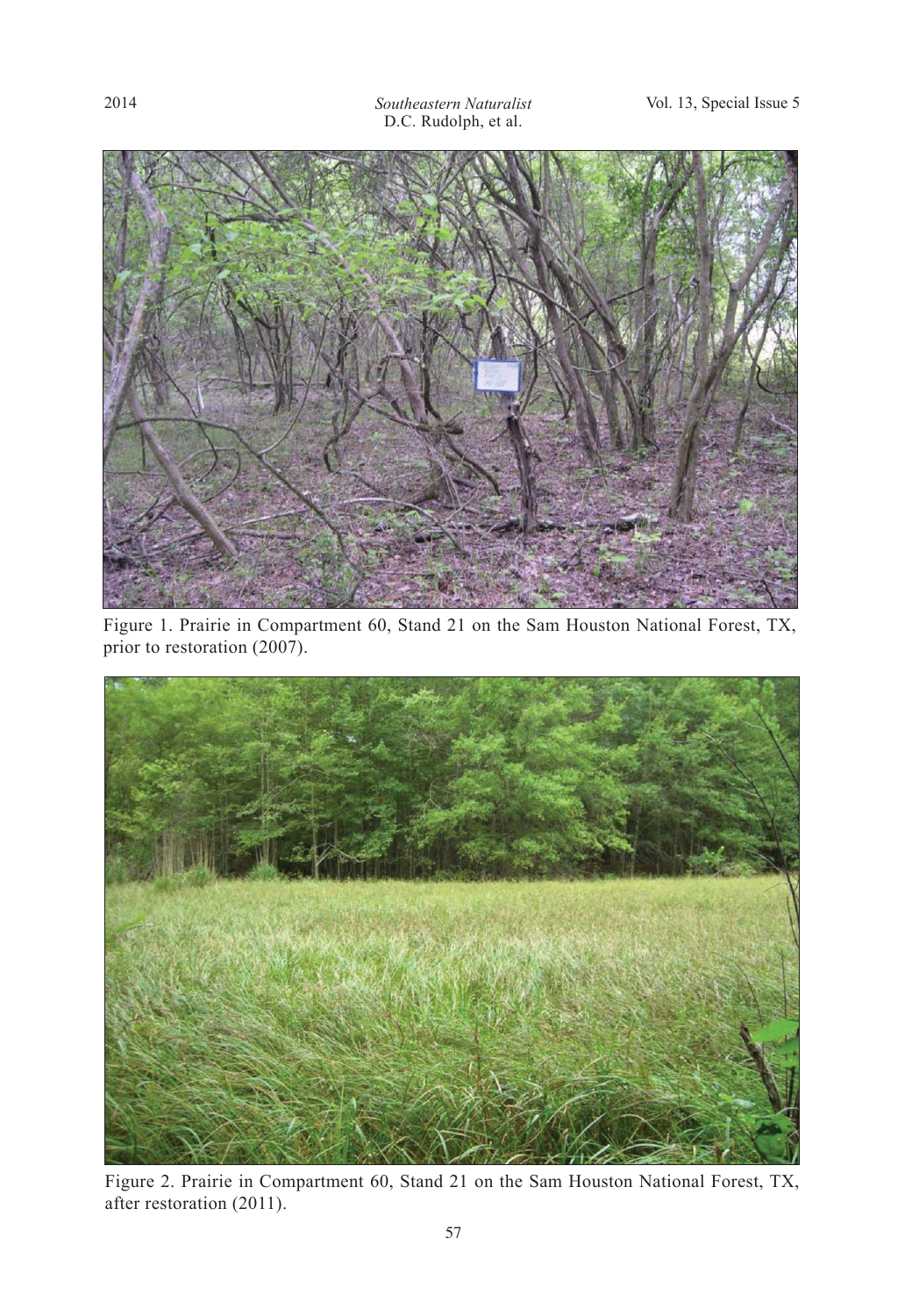Bluestem), *Andropogon gerardii* Vitman (Big Bluestem), *Bouteloua rigidiseta*  (Steudl) Hitchcock (Texas Grama), *Eustoma grandiflorum* (Rafinesque) Shinners (Prairie Gentian), *Carex microdonta* Torrey & Hooker (Littletooth Sedge), *Polytaenia nuttallii* de Candolle (Prairie Parsley), *Arnoglossum plantagineum*  Rafinesque (Prairie Plantain), and *Echinacea purpurea* (L.) Moench (Purple Coneflower). The presence of these species indicates that a significant portion of the flora survived the period of fire suppression and grazing as remnant communities, isolated plants within the encroached habitats, or in the seed bank, though some may have been established through transfer of soil or seed from nearby prairie sites as part of the restoration effort, or by natural dispersal. Non-native species are relatively uncommon. However, *Bothriochloa ischaemum* (L.) Keng (King Ranch Bluestem) is a pernicious invader present on most of the prairies we surveyed, and abundant on several of them. Specific data are not available; however casual observations indicate that King Ranch Bluestem has increased with disturbance associated with restoration, and forest service personnel are initiating control measures.

 We detected a total of 1626 birds of 31 species on 23 prairies. These included a suite of species characteristic of forest habitats. We frequently detected an additional 4 species—*Spizella passerine* Bechstein (Chipping Sparrow), *Spizella pusilla* Wilson (Field Sparrow), *Melospiza lincolnii* Audubon (Lincoln's Sparrow), and Passerculus sandwichensis Gmelin (Savannah Sparrow)—characteristic of grassland and edge habitats. These species tended to occur in fairly large flocks, and their numbers varied substantially among prairies and years. Forest birds and those that inhabit grassland and edge habitats accounted for 1215 (74.7%) of the total detections. These species did not exhibit any consistent numerical trend across years, likely due to their lack of strict dependence on improving prairie habitat, and the highly variable data for the 4 species that often occurred in large flocks. Our surveys failed to detect any members of a suite of several species that we consider typical of grassland habitats in the region, including *Circus cyaneus* L. (Northern Harrier), *Eremophilus alpestris* L. (Horned Lark), *Anthus spragueii* Audubon (Sprague's Pipit), and *Cistothorus platensis* Latham (Sedge Wren). In addition, we detected *Sturnella magna* L. (Eastern Meadowlark) only once.

 Three species of sparrows in the genus *Ammodramus* accounted for 411 of the total detections (25.3%), of which 283 were identified to species. *Ammodramus henslowii* Audubon (Henslow's Sparrow) was the predominant species (214 individuals; 75.6%), followed by *A. lecontii* Audubon (Le Conte's Sparrow; 67 individuals; 23.7%), and *A. savannarum* Gmelin (Grasshopper Sparrow; 2 individuals; 0.7%). Unidentified *Ammodramus* spp. totaled 128 individuals. Table 3 presents data for *Ammodramus* sparrows stratified by groups of prairies surveyed for 4 ( $n = 5$ ) and 3 ( $n = 11$ ) years. The total number of individuals of *Ammodramus* sparrows increased substantially across years in concert with the overall reduction in woody vegetation and an increase in herbaceous vegetation during those same years. Increases were substantial: an order of magnitude for the prairies surveyed for 4 years, and a 27% increase for prairies surveyed for 3 years.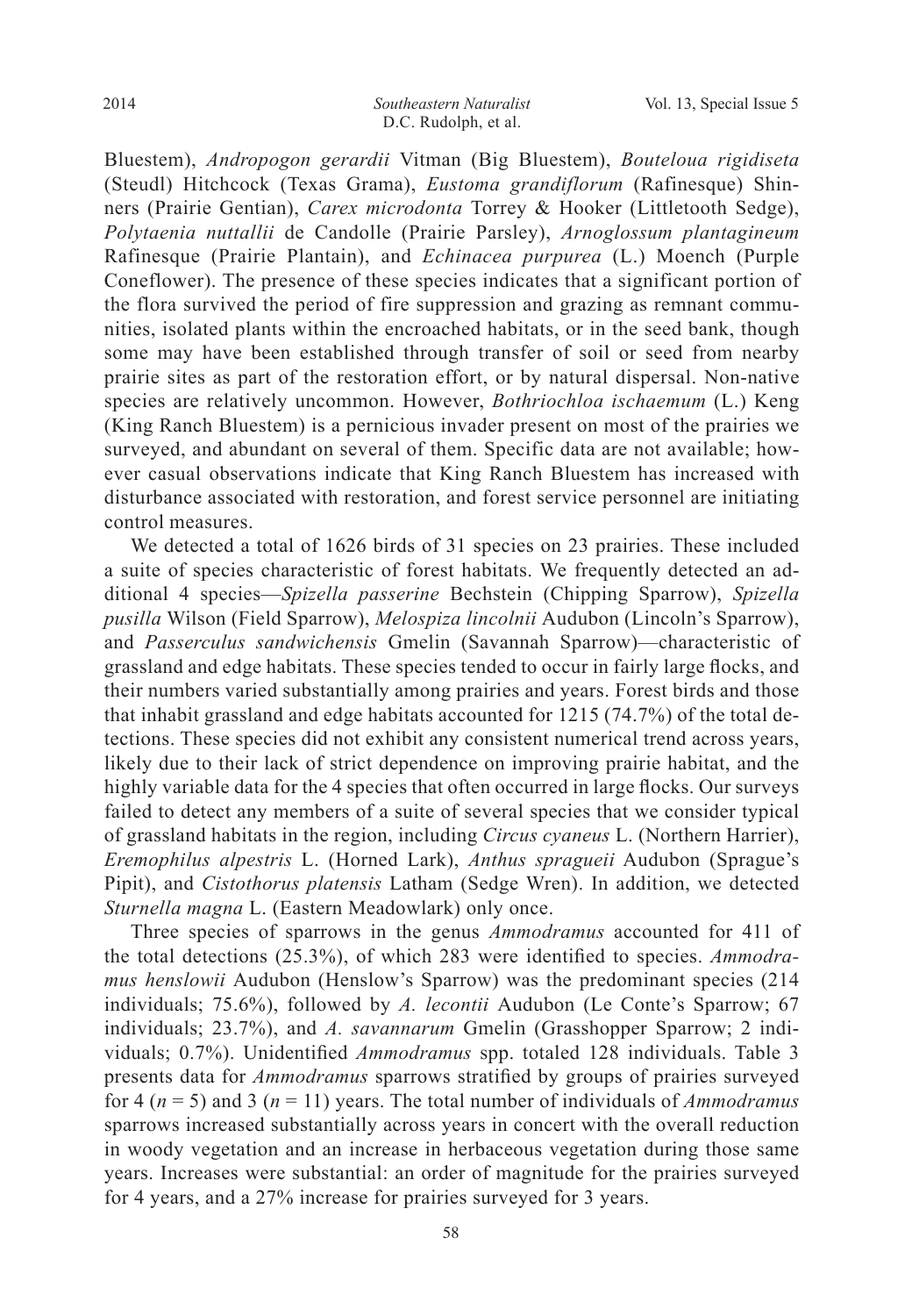The number of individuals of *Ammodramus* sparrows detected on specific prairies across years was informative. At least 4 prairies (60-21, 60-38, 61-18, and 62-13) had very severe encroachment by woody vegetation prior to mechanical treatments (Table 1). Woody vegetation was  $3-5$  m in height with an essentially closed canopy, producing dense shade that had almost completely eliminated herbaceous vegetation. Although bird surveys were not conducted prior to mechanical removal of woody vegetation, the habitat was unsuitable for *Ammodramus* sparrows due to the abundance of remaining woody vegetation and the paucity of herbaceous vegetation in the moderately and heavily encroached prairies. Presumably, they were absent or present in very low numbers. However,  $1-3$  growing seasons after removal of woody plants, extensive grass cover was established, and the numbers of *Ammodramus* sparrows began to increase substantially (Table 3).

Prescribed fires and unauthorized grazing also had an impact on use by *Ammodramus* sparrows. Prairie 2-2 (20.9 ha) had limited woody encroachment, which was removed by chainsaw in 2007. Prairie structure remained intact during the 2008 survey, and we detected 9 *Ammodramus* sparrows. In 2009, prescribed burning was conducted prior to the avian survey, and we detected only 1 Henslow's Sparrow in a small patch of residual grass on the periphery of the prairie. In 2010, cattle had grazed the site, resulting in a reduction of vegetation height to <15 cm, and observers detected no *Ammodramus* sparrows. In 2011, herbaceous cover had reestablished in the absence of burning and grazing, and we detected 30 *Ammodramus* sparrows. Prairie 2-9, a small 1-ha site, was grazed in 2010, and observers detected no *Ammodramus* sparrows. In the absence of grazing, we detected 2 *Ammodramus* sparrows in 2009 and 1 in 2011.

### **Discussion**

 Although the lack of pre-treatment data and divergent sampling techniques precluded statistical analysis of vegetation, several tentative conclusions are evident. Following management, prairie sites that were heavily encroached by woody vegetation were rapidly converted to communities dominated by herbaceous species with a minimal or non-existent woody component. More importantly, many herbaceous species present in historic and surviving remnants of blackland prairies and in remnant patches within the current sites at the beginning of restoration activities are now present on the restored sites. It is important to conduct detailed surveys to document the current floristic makeup of these prairies.

 Ongoing management will be required to maintain current progress and continue the restoration of these prairies. In the absence of ecologically significant wildfire,

| surveyed for 3 years, Sam Houston National Forest, TX (2007–2011). |      |      |      |      |  |  |  |  |  |
|--------------------------------------------------------------------|------|------|------|------|--|--|--|--|--|
| $#$ prairies                                                       | 2008 | 2009 | 2010 | 2011 |  |  |  |  |  |
|                                                                    |      |      |      | Yһ   |  |  |  |  |  |
|                                                                    | -    |      |      |      |  |  |  |  |  |

Table 3. Number of *Ammodramus* sparrows detected on 5 prairies surveyed for 4 years and 11 prairies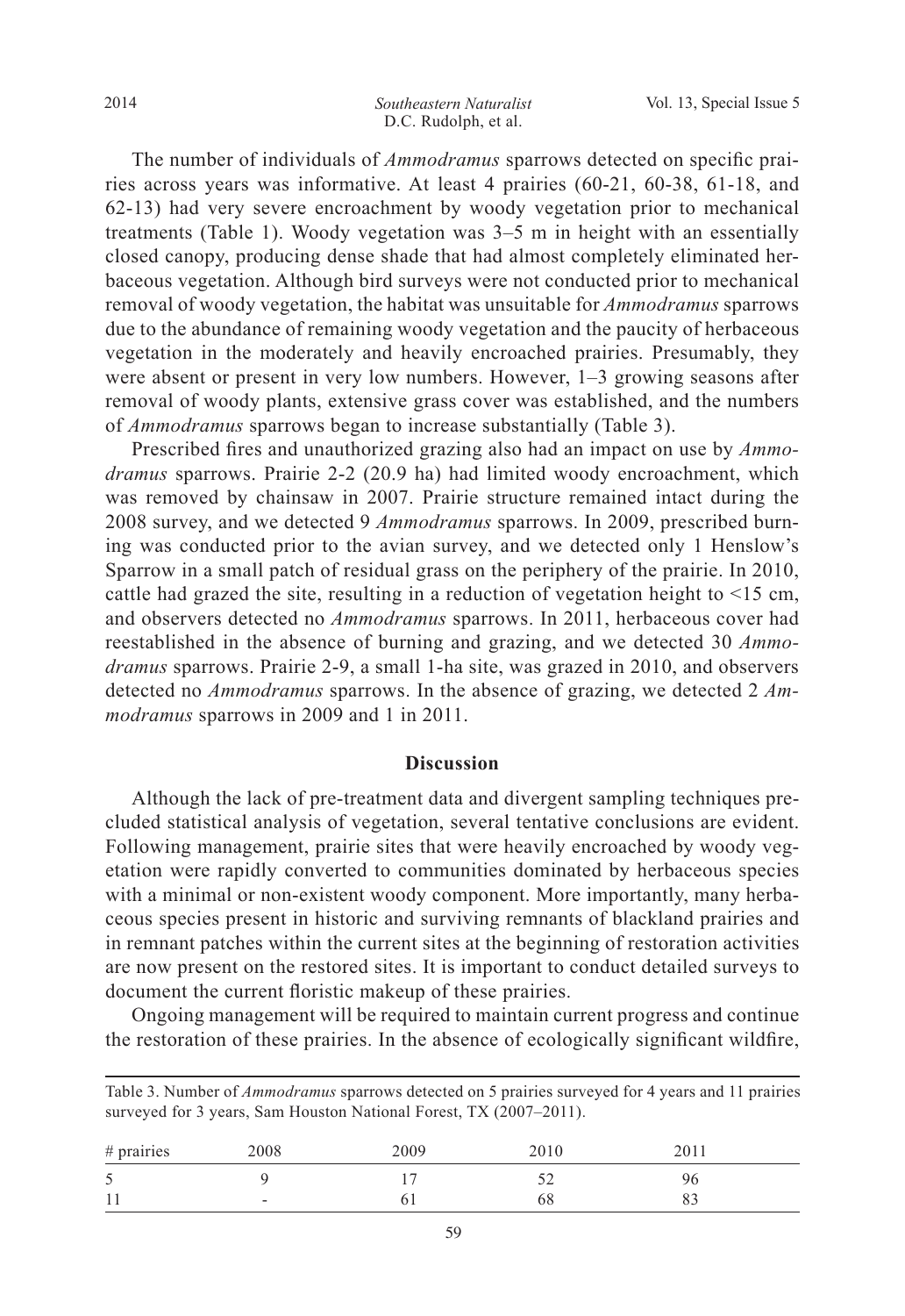prescribed fire will be necessary to prevent encroachment of woody vegetation. A necdotal observations of the current conditions suggest that prescribed fire will be sufficient to maintain restored conditions once they are achieved. Some remaining woody vegetation will require additional mechanical control and a few additional prairie sites remain that are suitable for future restoration.

 Due to the increased abundance of herbaceous vegetation and the fuel they produce, prescribed fires remove all, or nearly all, woody vegetation and debris. Future prescribed burns later in the growing season are under consideration both to control invasive King Ranch Bluestem and to better match the presumed natural fire regime. Erosional features  $>1$  m deep are present at some sites. In the absence of grazing, these washouts are becoming vegetated and the soil stabilized. If this trend continues, specific measures to control erosion will not be required. However, a number of plant species are dependent on areas of bare soil associated with these erosional features (J. Singhurst, Texas Parks and Wildlife Department, Austin, TX, pers. comm.) suggesting that some of these areas should be maintained.

Grazing by domestic stock is officially prohibited on these prairie sites; however, unauthorized grazing still occurs, occasionally resulting in reduction of the grass height to approximately 10 cm. These heavily grazed sites do not provide suitable habitat for the *Ammodramus* sparrows. Grazing also has the potential to reactivate erosion and introduce additional non-native species. Carr (1993) suggested that stabilization of eroded portions of these prairies was unlikely as long as grazing continues, strengthening the case for setting the elimination of grazing as a management goal. Additionally, soil disturbance by feral hogs and off-road vehicles occurs intermittently. Management efforts should be made to minimize these and any other sources of soil disturbance.

Barring the return of fire-suppression, the threat from exotic invasive plant species is undoubtedly the major threat to the continued existence of these prairie communities. King Ranch Bluestem, a native of central Asia, is rapidly spreading in the region (Gabbard and Fowler 2007). It is currently present in most of the SHNF prairies and has the potential to drastically change the vegetation structure with potentially serious impacts on floristics, grassland bird communities, and other taxonomic groups. Some success in the control of King Ranch Bluestem through the use of hot, growing-season fires, especially immediately prior to seed dispersal, has been reported (Ruckman 2009, Simmons et al. 2008, but see Davis 2011). Prairie vegetation in the SHNF should be closely monitored to ascertain the distribution and amount of King Ranch Bluestem and determine if control measures are warranted.

 The abundance of wintering grassland sparrows, primarily Henslow's Sparrow, is notable. Henslow's Sparrow is of significant conservation concern (Burhans 2002), and little is known concerning its wintering ecology. Several studies have detailed the relationship of wintering Henslow's Sparrows with fire (Carrie et al. 2002, Johnson et al. 2009, Tucker and Robinson 2003), suggesting that Henslow's Sparrows preferentially use ephemeral habitats within  $1-2$  years post-burn. This is consistent with the rapid arrival of wintering birds following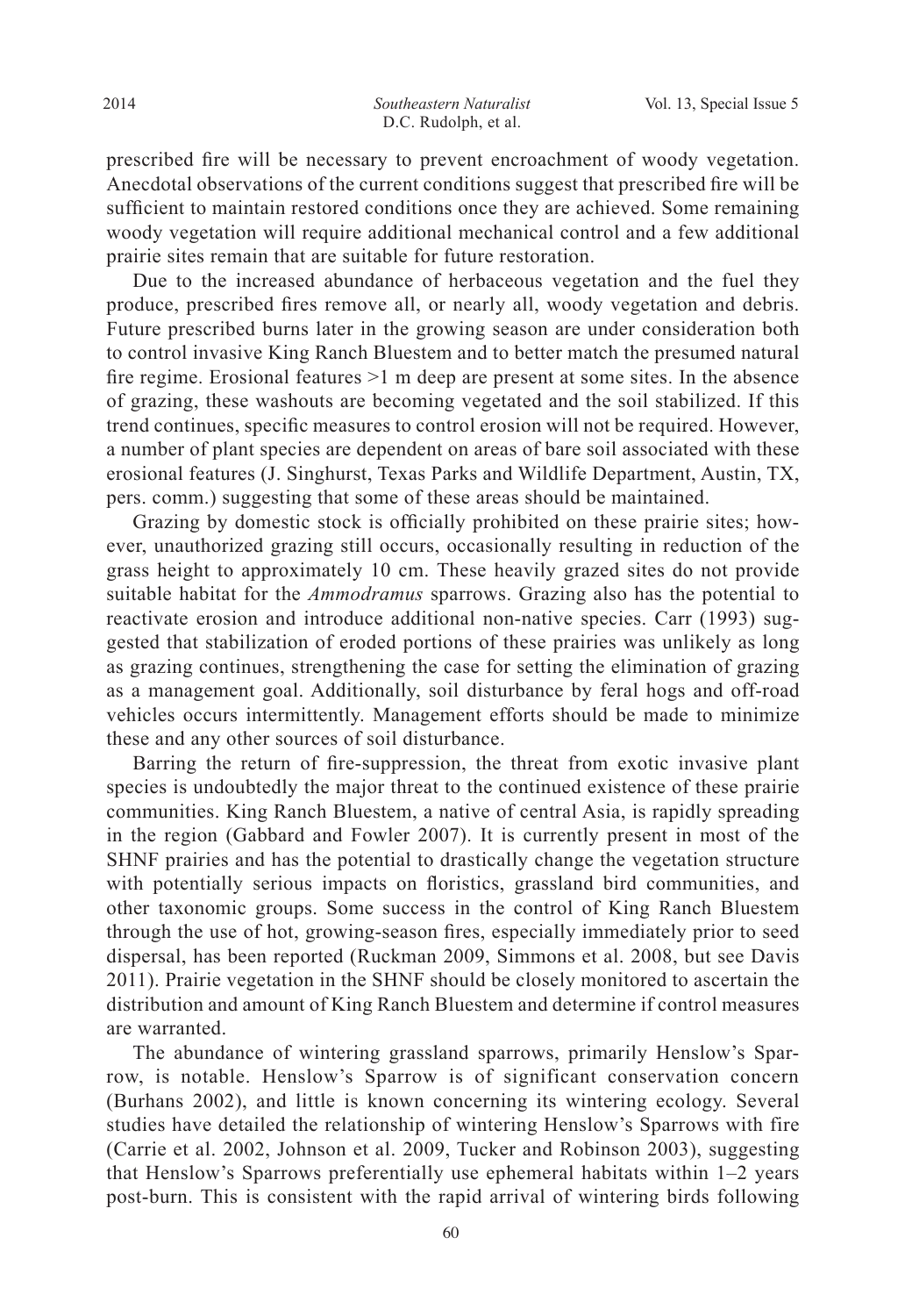prairie restoration in this study. The high density of *Ammodramus* sparrows is also noteworthy. The 61.8 ha of prairie habitat surveyed in 2010 and 2011 supported 137 and 187 *Ammodramus* sparrows, respectively. Henslow's Sparrows, were most numerous, but substantial numbers of Le Conte's Sparrows and an occasional Grasshopper Sparrow were also present. Not all prairie habitat was suitable for sparrows in any given year. To our knowledge, such a high density of wintering Henslow's Sparrows has not been previously reported on the WGCP. Christmas Bird Count data for the WGCP only report low numbers, and our reported densities are higher than those reported by Carrie et al. (2002) in Louisiana. The density of Henslow's Sparrows suggests that the prairies we studied may provide quality wintering habitat for this species.

 We presume that the extremely small size of these prairie inclusions is the reason that our surveys failed to detect some species characteristic of regional prairie habitats. Many of the grassland species that were absent at our survey sites have been shown to exhibit aspects of area sensitivity (Herkert 1994, Johnson and Igl  $2001$ ). However, most studies were of breeding birds, were conducted in landscapes more heavily dominated by grasslands, and seldom included fragments as small as those considered in this study. Consequently, results are not directly applicable, but do suggest that area sensitivity is a factor.

 Despite the regrettable lack of pretreatment data, we suggest that two very general conclusions are indicated by the data available. First, effective restoration of prairie vegetation is straightforward using mechanical treatments and prescribed fire. Furthermore, restoration, including re-establishment of typical prairie plant species, is rapid. Prairie conditions including low abundance or elimination of woody vegetation, are established within  $1-3$  years after the start of restoration efforts. Our study suggests that these restored conditions can be maintained with prescribed fire as the only management tool, even on what had previously been extremely fire-suppressed sites. Second, wintering sparrows in the genus *Ammodramus* colonize the sites rapidly, following the first growing season postrestoration in some cases. Within  $1-2$  years, high densities of Henslow's Sparrows can be present. These two general observations highlight both the feasibility and importance of restoration and future management of these remnants of the blackland prairie ecosystem on the Sam Houston National Forest.

 The Blackland prairie community type of the WGCP is one of the most endangered biotic communities of North America (MacRoberts and MacRoberts 2004, Zollner et al. 2003). Very few examples remain that are both protected and in good condition. The >60 ha represented by the isolated prairies on the SHNF are a significant contribution to the preservation of this once widespread community (Carr 1993, MacRoberts and MacRoberts 2004). Land managers should make continued management of these prairie remnants a high priority.

#### **Acknowledgments**

 We thank J.A. Neal, M.H. MacRoberts, B.R. MacRoberts, J. Armacost, and an anonymous reviewer for constructive comments on a draft of this manuscript.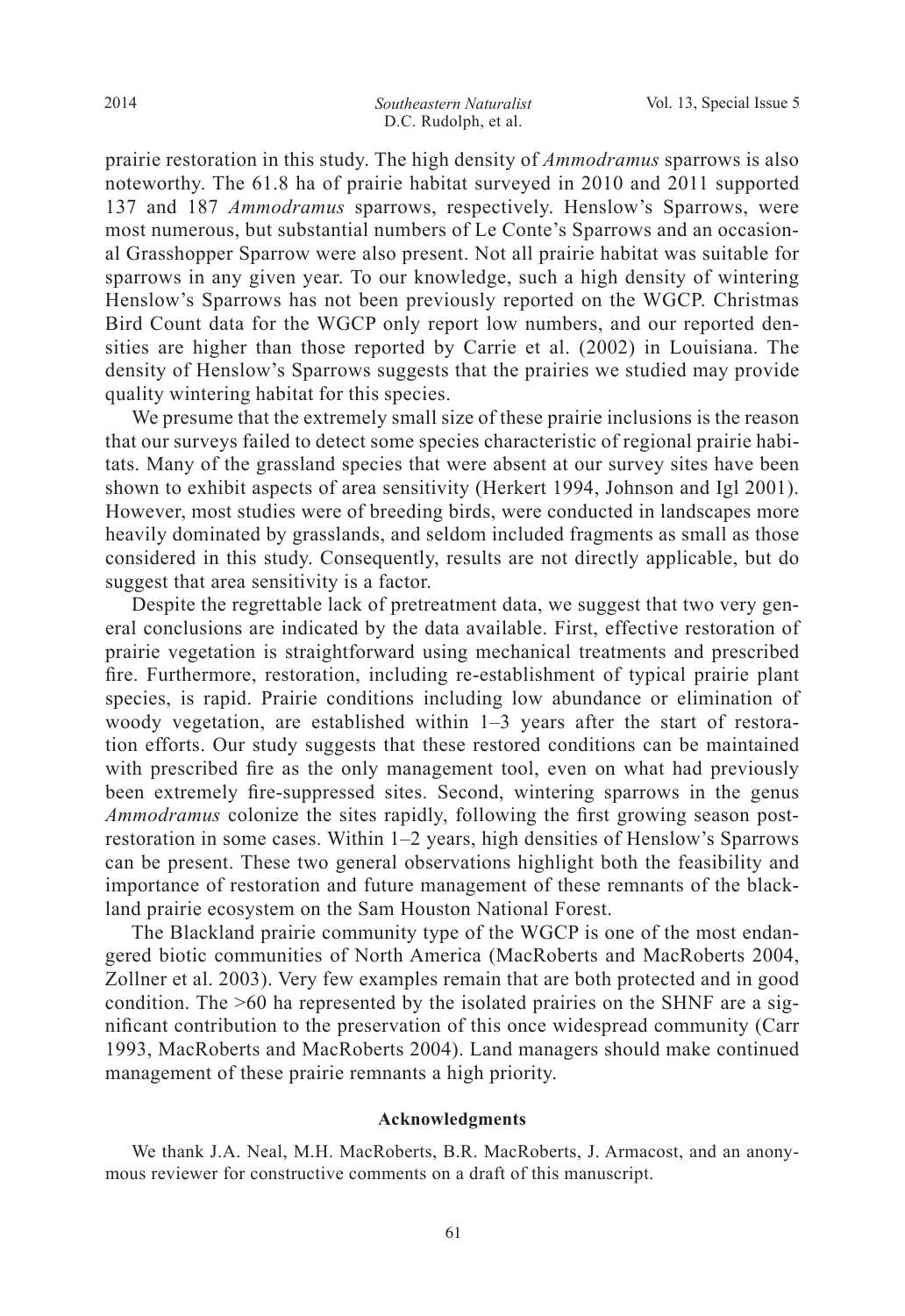#### **Literature Cited**

- Bechtoldt, C.L., and P.C. Stouffer. 2005. Home-range size, response to fire, and habitat preferences of wintering Henslow's Sparrows. Wilson Bulletin 117:211-225.
- Brown, L.E., K. Hillhouse, B.R. MacRoberts, and M.H. MacRoberts. 2002. The vascular flora of Windham Prairie, Polk County, East Texas. Texas Journal of Science  $54:227 - 240.$
- Burhans, D.E. 2002. Conservation assessment: Henslow's Sparrow (*Ammodramus henslowii*). General Technical Report NC-226, North Central Research Station, US Department of Agriculture, St. Paul, MN.
- Carr, W.R. 1993. A botanical inventory of blackland prairie openings in the Sam Houston National Forest. Unpublished report. Texas Natural Heritage Program, Texas Parks and Wildlife Department, Austin, TX. 60 pp.
- Carrie, N.R., R.O. Wagner, K.R. Moore, J.C. Sparks, E.L. Keith, and C.A. Melder. 2002. Winter abundance of and habitat use by Henslow's Sparrows in Louisiana. Wilson Bulletin 114:221-226.
- Davis, F.H. 2011. Effects of prescribed burning on King Ranch Bluestem at vegetative regrowth and flowering stages. M.Sc. Thesis. Texas State University, San Marcos, TX. Available online at http://ecommons.txstate.edu/bioltad/35. Accessed 15 February 2011.
- Diamond, D.D., and F.E. Smeins. 1984. Remnant grassland vegetation and ecological af finities of the upper coastal prairie of Texas. Southwestern Naturalist  $29:321-334$ .
- Diamond, D.D., and F.E. Smeins. 1988. Gradient analysis of remnant true and upper coastal prairie grasslands of North America. Canadian Journal of Botany 66:2152-2161.
- Diggs, G.M., B.L. Lipscomb, M.D. Reed, and R.J. O'Kennon. 2006. Illustrated flora of East Texas. Sida Botanical Miscellany 26. 1594 pp.
- Gabbard, B.L., and N.L. Fowler. 2007. Wide ecological tolerance of a diversity-reducing invasive grass. Biological Invasions  $9:149-160$ .
- Herkert, J.R. 1994. The effects of habitat fragmentation on Midwestern grassland bird communities. Ecological Applications  $4:461-471$ .
- Hubricht, L. 1985. The distribution of native land mollusks of the eastern United States. Fieldiana Zoology New Series 24. 191 pp.
- Johnson, D.H., and L.D. Igl. 2001. Area requirements of grassland birds: A regional perspective. Auk  $118:24-34$ .
- Johnson, E.I., J.K. DiMiceli, and P.C. Stouffer. 2009. Timing of migration and patterns of winter settlement by Henslow's Sparrows. Condor 111:730-739.
- MacRoberts, M.H., and B.R. MacRoberts. 1997. Historical notes on Louisiana Prairies: Changes in prairie flora in half a century. Phytologia 82:65-72.
- MacRoberts, M.H., and B.R. MacRoberts. 2004. West Gulf Coastal Plain Prairies: A first approximation at a synthesis. Pp.  $5-21$ , *In* J. Randall and J.C. Burns (Eds.). Proceedings of the Third Eastern Native Grass Symposium. Omnipress, Madison, WI. 331 pp.
- McClintock, W.R., Jr., T.L. Galloway, and B.R. Stringer. 1972. Soil survey of Montgomery County, Texas. USDA, Soil Conservation Service, College Station, TX. 70 pp.
- McClintock, W.R., Jr., J.J. Castillo, and M. Stewart. 1979. Soil survey of Walker County, Texas. USDA, Soil Conservation Service, College Station, TX. 124 pp.
- Nesom, G.L., and L.E. Brown. 1998. Annotated checklist of the vascular plants of Walker, Montgomery, and San Jacinto counties, east Texas. Phytologia 84:107–153.
- Ruckman, E.M. 2009. Optimizing the use of burning in the control of *Bothriochloa ischaemum* in the Texas Hill Country. M.Sc. Thesis. Texas State University, San Marcos, TX. Available online at http://ecommons.txstate.edu/bioltad/24. Accessed 20 January 2011.